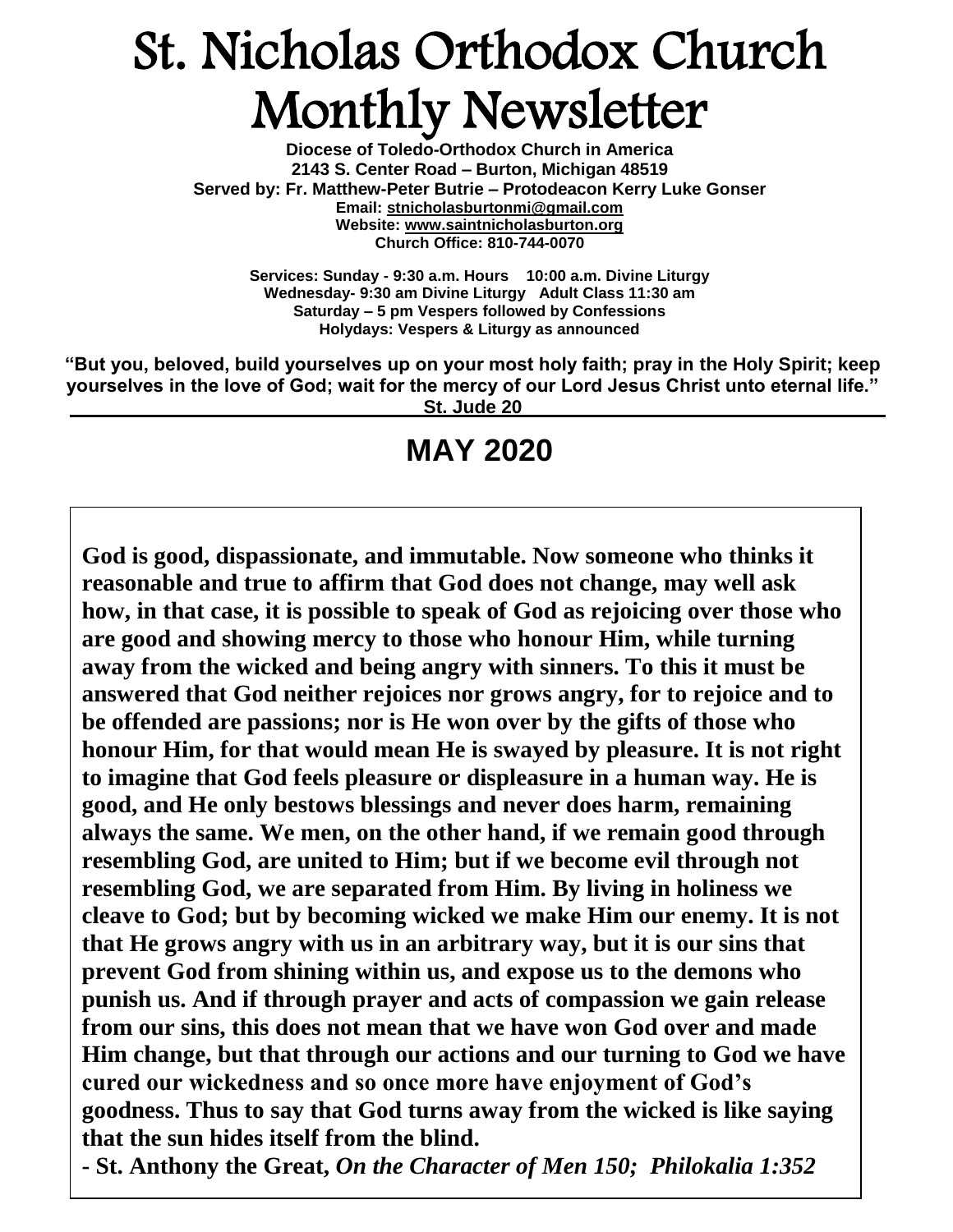#### **ST. ISAAC OF SYRIA**

**That we should imagine that anger, wrath, jealousy or the such like have anything to do with the divine Nature is utterly abhorrent for us: no one in their right mind, no one who has any understanding at all can possibly come to such madness as to think anything of the sort against God. Nor again can we possibly say that He acts thus out of retribution, even though the Scriptures may on the outer surface posit this. Even to think this of God and to suppose that retribution for evil acts is to be found with Him is abominable. By implying that He makes use of such a great and difficult thing out of retribution we are attributing a weakness to the divine Nature. We cannot even believe such a thing can be found in those human beings who live a virtuous and upright life and whose thoughts are entirely in accord with the divine will—let alone believe it of God, that He has done something out of retribution for anticipated evil acts in connection with those whose nature He had brought into being with honour and great love. Knowing them and all their conduct, the flow of His grace did not dry up from them: not even after they started living amid many evil deeds did He withhold His care for them, even for a moment. If someone says that He has put up with them here on earth in order that His patience may be known with the idea that He would punish them there mercilessly, such a person thinks in an unspeakably blasphemous way about God, due to his infantile way of thinking: he is removing from God His kindness, goodness and compassion, all the things because of which He truly bears with sinners and wicked men. Such a person is attributing to God enslavement to passion, supposing that He has not consented to their being chastised here, seeing that He has prepared them for a much greater misfortune, in exchange for a short-lived patience. Not only does such a person fail to attribute something praiseworthy to God, but he also calumniates Him. 3. A right way of thinking about God would be the following: the kind Lord, who in everything He does looks to ways of assisting rational beings, directs thought concerning judgement to the advantage of those who accept this difficult matter. For it would be most odious and utterly blasphemous to think that hate or resentment exists with God, even against a demonic beings; or to imagine any other weakness, or passibility, or whatever else might be involved in the course of retribution of good or bad as applying, in a retributive way, to that glorious divine Nature. Rather, He acts towards us in ways He knows will be advantageous to us, whether by way of things that cause suffering, or by way of things that cause relief, whether they cause joy or grief, whether they are insignificant or glorious: all are directed towards the single eternal good, whether each receives judgement or something of glory from Him not by way of retribution - far from it! - but with a view to the advantage that is going to come from all these things. . . 5. . . . This is how everything works with Him, even though things may seem otherwise to us: with Him it is not a matter of retribution, but He is always looking beyond to the advantage that will come from His dealings with humanity... 19. Just because the terms wrath, anger, hatred, and the rest are used of the Creator, we should not imagine that He actually does anything in anger or hatred or zeal. Many figurative terms are employed in the Scriptures of God, terms which are far removed from His true nature. And just as our rational nature has already become gradually more illumined and wise in a holy understanding of the mysteries which are hidden in Scripture's discourse about God that we should not understand everything literally as it is written, but rather that we should see, concealed inside the bodily exterior of the narratives, the hidden providence and eternal knowledge which guides all so too we shall in the future come to know and be aware of many things for which our present understanding will be seen as contrary to what it will be then; and the whole ordering of things yonder will undo any precise opinion we possess now in our supposition about Truth. For there are many, indeed endless, things which do not even enter our minds here, not even as promises of any kind. . . 21. If the world to come is entirely the domain of grace, love, mercy and goodness, and because the resurrection from the dead is also a demonstration of the mercifulness of God and of the overflowing abundance of His love which cannot be repaid, how can one think of a dispensation in which is included requitals for our own good or evil actions? For one speaks of requital when the person who is the requiter is gradually instructed about the requital needed as a result of, and corresponding to, the good and bad actions that take place: along with actions which differ from day to day, he acquires a different knowledge, and his consequent thoughts are subject to external causes and take their origin from temporal circumstances. 22. If the Kingdom and Gehenna had not been foreseen in the purpose of our good God, as a result of the coming into being of good and evil actions, then God's thoughts concerning these would not be eternal; but righteousness and sin were known by Him before they revealed themselves. Accordingly the Kingdom and Gehenna are matters belonging to mercy, which were conceived of in their essence by God as a result of His eternal goodness. It was not a matter of requiting, even though He gave them the name of requital. That we should further say or think that the matter is not full of love and mingled with compassion would be an opinion full of blasphemy and insult to our Lord God. By saying that He will even hand us over to burning for the sake of sufferings, torment and all sorts of ills, we are attributing to the divine Nature an enmity towards the very rational beings which He created through grace; the same is true if we say that He acts or thinks with spite and with a vengeful purpose, as though He was avenging Himself. Among all His actions there is none which is not entirely a matter of mercy, love and compassion: this constitutes the beginning and the end of His dealings with us.** *Homilies [\(Second Part](http://www.amazon.com/gp/product/9068317091/ref=as_li_qf_sp_asin_il_tl?ie=UTF8&camp=1789&creative=9325&creativeASIN=9068317091&linkCode=as2&tag=eclectorthod-20&linkId=Y2IKB3GQDNGTSW6T) II.39.2-22)*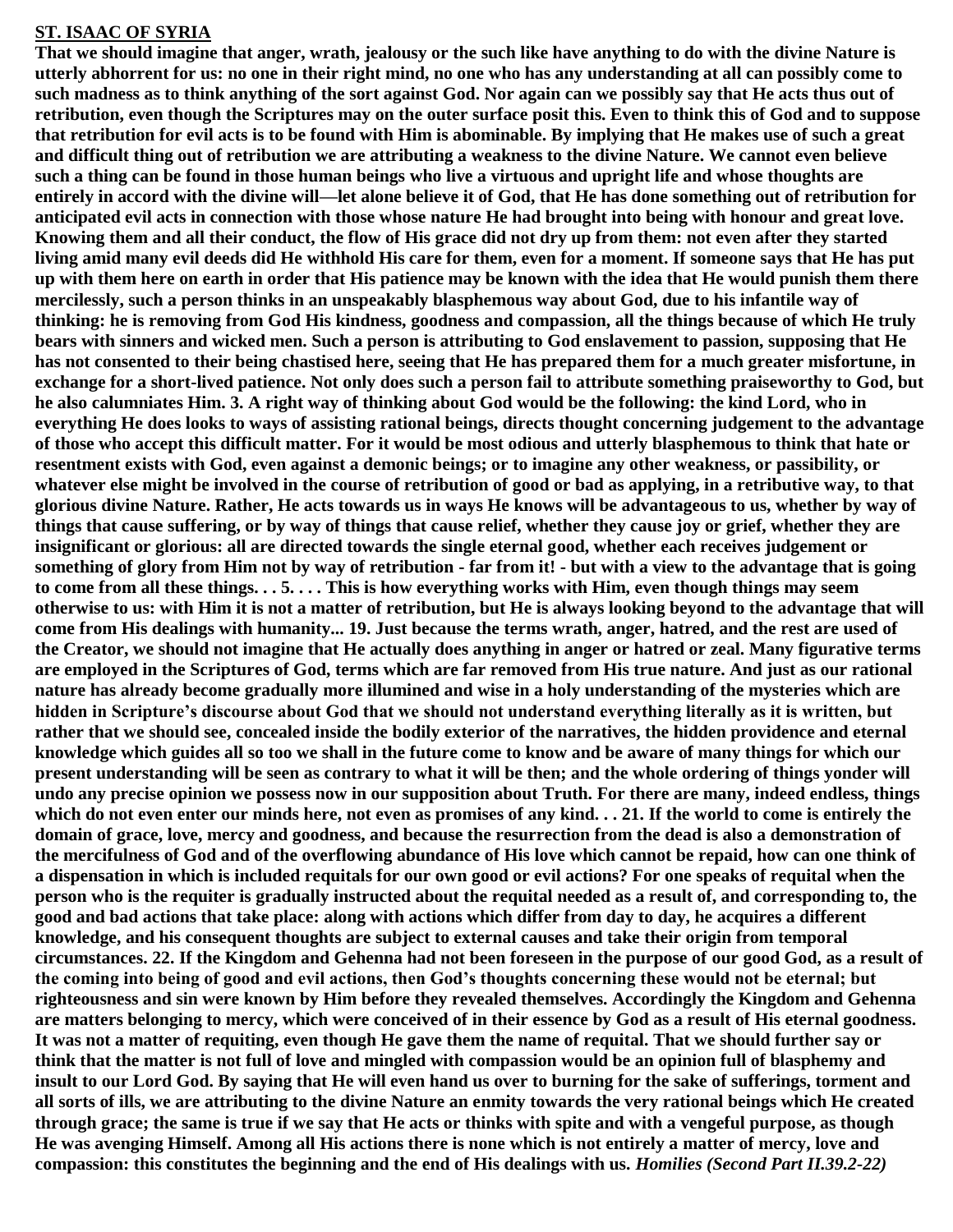**"Thy will be done on earth as it is in heaven".** There cannot be a greater prayer than to desire that earthly things should deserve to equal heavenly ones. For what does it mean to say, "Thy will be done on **earth as it is in heaven**", if not that human beings should be like angels and that, just as God's will is **fulfilled by them in heaven, so also all those who are on earth should do not their own but His will? No one will really be able to say this but him who believes that God regulates all things that are seen, whether fortunate or unfortunate, for the sake of our well-being, and that He is more provident and careful with regard to the**  salvation and interests of those who are His own that we are for ourselves. - St. John Cassian, from Ninth Conference: On Prayer, XX.1

#### **FROM FATHER'S DESK**

**Christ Jesus came into the world to take up the whole of our life and fill it with His presence. As He preached and healed among the people He did not cure every person from disease, blindness, and lameness. He did not bring back to life every person who died. He came, rather, to join Himself to our suffering, to co-suffer with us, to fill our anguish and despair with His presence, His very self. He leaves no part of our life untouched by His presence, even death.**

**And though we turn our life to Him who has trampled down death by his death, yet we also turn ourselves to the world, to things that are apart from Him. Saint John Chrysostom said, "Let no one fear death for the death of our Savior has set us free." Yet we have fear and worry. Christ, however, is patient with us. He is so long-suffering that He accepted to be struck on the face by us and be crucified by us. And then, when Messiah Jesus is raised from the dead, He accepted to have Thomas' meddlesome hand probe the wounds in His hand and side. So great is our Lord's long-suffering.**

**In our faith mixed with doubt, our fear and worry, let us turn our face to the face of Christ. Let us ask him that the fire of His presence in us burn up our disbelief, our chasing after the world because He already has chased us down in his love for us and grasped hold of us for Himself. The risen Christ as Master and Teacher melt our hearts from foolishness and dullness, burning away the thorns of our transgressions that we see Him who He is and how He is: the Crucified One risen in glory.**

**MEMORY ETERNAL~CHRIST IS RISEN With hope in the resurrection, let us pray for Paul "Butch" Oginsky, Sr. who fell asleep in the Lord on Monday, March 16. He is survived by wife Sharon; children Ronald, Lorrie Brown, Janice, Paul Jr., Rhonda, Mary and son-in-law Dwayne DeButts; 13 grandchildren; 26 great grandchildren. He is also survived by brothers Frank, Robert, James, Nick, Fred and Joseph Oginsky; and sister Joanne. Bog da prosti! Christ is risen! You may read his obituary [here.](https://www.swartzfuneralhomeinc.com/obituary/paul-obinsky)**

**Alex Natse Popoff fell asleep in the Lord on Palm Sunday, 12 April 2020. Private burial took place at Evergreen Cemetery on Holy Wednesday, 15 April 2020. Remember Alex in your prayers that Christ grant him rest in the light of His face. And pray for Alex's family: his wife Magda, his children Kosta and Lena and their families and all his grandchildren, his brother Angelo and wife Helen, his brother John and wife Fanny, his mother-in-law Eleni, his nieces and nephews, cousins, in-laws and his whole family. The family plans a full memorial once the "all clear" is given. Bog da prosti! Christ is risen! You may read his obituary [here.](https://www.swartzfuneralhomeinc.com/obituary/alex-popoff)**

#### **CHARITY MINISTRIES**

**HOPE IN A BOX is collecting bar & hand soap for the month of May. Place the items in the Blue Box in the hall. Catholic Charities Community Closet will distribute the items.**

**FOOD DRIVE Place non-perishable food items in the other blue box in the hall.**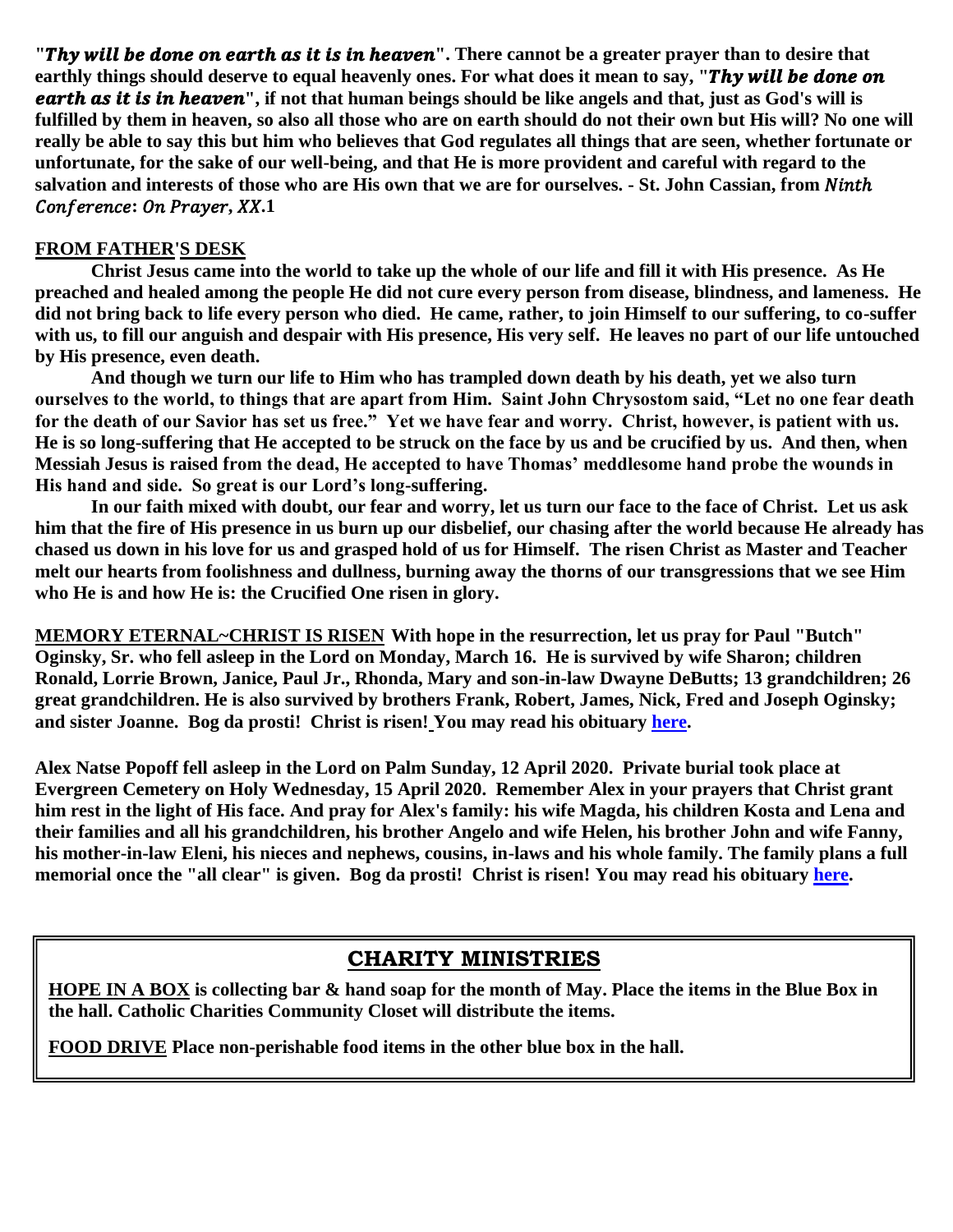## **DONATIONS FOR LENT, HOLY WEEK & PASCHA**

| Lilies                                                          |                                                                                                                                                                                                                                                                             |
|-----------------------------------------------------------------|-----------------------------------------------------------------------------------------------------------------------------------------------------------------------------------------------------------------------------------------------------------------------------|
| Mira & Stojan Prusac                                            | In Honor of Stojan & Mira Prusac and family<br>In Memory of Luka, Mara, Ljubomir, Luka, Danica, Milosh,<br>Mary & Milka,                                                                                                                                                    |
| Lucy Hogg<br>Calvin & Ruth Conrad                               | In Memory of Evdokia & Ivan Ponomarenko<br>In Honor of Ruth, Calvin, Jeremy, Joshua, Theophan, Cambrey,<br>Christa, Rachael, Jerry, Jorian, Zachiah, Landon, Elias, Basil,<br>Jaidrick, Janelle, Kendan & Avalai<br>In Memory of Jurgen, Harold, Kenneth, Lorraine & Winnie |
| <b>Hyacinth</b><br>Kira Rabkina                                 | In Memory of Luba & Don Stevens                                                                                                                                                                                                                                             |
| <b>Daffodils</b><br>Ian & Stephanie Price<br><b>Bosa Kantar</b> | In honor of Ray Pavia & Robert Naumoff<br>In Honor of Bosiljka, Milan, Mira, Jim, Radmila, Jeff and family                                                                                                                                                                  |
| <b>Palm Strips</b><br>Dennis & Sharon Jernigan                  | In honor of Charlie Jernigan receiving his first communion as<br>an Orthodox Christian in 2009                                                                                                                                                                              |
| <b>Palm Fans</b><br>Calvin & Ruth Conrad                        | In Honor of Ruth, Calvin, Jeremy, Joshua, Theophan, Cambrey,<br>Christa, Rachael, Jerry, Jorian, Zachiah, Landon, Elias, Basil,<br>Jaidrick, Janelle, Kendan & Avalai<br>In Memory of Jurgen, Harold, Kenneth, Lorraine & Winnie                                            |
| <b>Candles for the Altar</b>                                    |                                                                                                                                                                                                                                                                             |
| Diane Broadfoot                                                 | In honor of Lawrence Bladecki                                                                                                                                                                                                                                               |
| Philip & Kelly Bakousidis                                       | In Memory of Mildred Bladecki<br>In honor of Phillip, Kelly & the Bakousidis family and<br>Joseph & Angela Murphy                                                                                                                                                           |
| <b>Candle for the Priest</b><br><b>Bosa Kantar</b>              | In Honor of Bosiljka, Milan, Mira, Jim, Radmila, Jeff and family                                                                                                                                                                                                            |
| <b>Rose Water</b>                                               |                                                                                                                                                                                                                                                                             |

Philip & Kelly Bakousidis In honor of Phillip, Kelly & the Bakousidis family and Joseph & Angela Murphy

\*We were not able to get the flowers for the cross or the tomb.

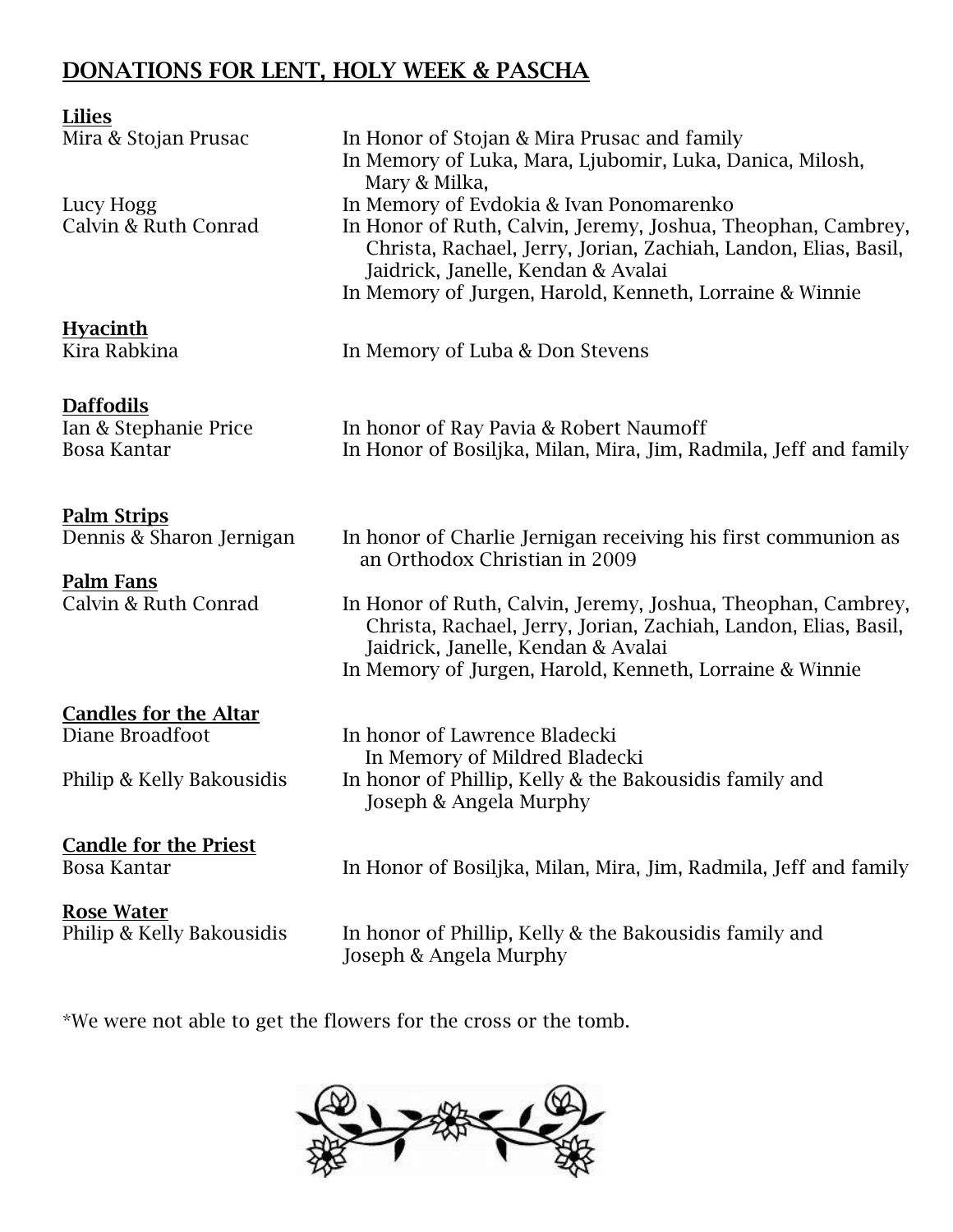## **APRIL BIRTHDAYS, ANNIVERSARIES, & NAMESDAYS**

#### **BIRTHDAYS**

- **3 Zayn Abu-Aita**
- **7 Aretoula Nedanis Danni Burns David Houser Kristal George Nancy Krigner Nancy Tasevski**
- **9 Athena Adkisson Julius Kristopher-David Chevalier Lennon Gerzevske**
- **11 Jennifer Borkovich Katherine Economou Majd Helal**
- **12 Helen Popoff**
- **13 Barbara Brown**
- **16 Anastasia Pirkovic Bob Steiner Dimitrios Nedanis**
- **17 Irina Sivergina**
- **22 Jenna Paul**
- **24 Sharon George**
- **28 George Brown**
- **29 Tammy Sapardanis**
- **30 Fred Paul Les Ford Vickie Borkovich**

#### **APRIL ANNIVERSARIES**

**21 Germanos & Lena Bakousidis (1985)**

#### **MAY ANNIVERSARIES**

- **2 Mike & Stephanie Stikovich (1981)**
- **5 Archbishop Alexander Consecration (2012)**
- **11 Ralph & Deborah Neely (1997)**
- **14 Fr. Matthew Ordination (1995)**
- **15 Kosta & Nancy Tasevski Les & Susie Ford (2015)**
- **16 Michael & Jennifer Borkovich (1992)**
- **29 Bob & Cathy Steiner (1977)**



#### **NAMESDAYS**

- **10 Alexander Ahejew Alexander Gonser Alexander Grossi Alex Karayanis Alex Karayanis Alex Nedanis**
- **14 Tammy Adkisson Tammy Sapardanis**
- **16 Shari Marie Nicoloff**
- **19 Lambros Grousopoulos (Pascha)**
- **21 Lena Grousopoulos**
- **22 Nathan Nicevski**
- **23 Alexa Isabelle Stevens Carli Alexa Nicoloff Fred (George) Paul George Brown George Popoff Georgiana Adkisson Richard George Elieff Roseanne (Alexandra) Bagale Sandra Ahejew Sandra Grossi Sandy Spankie**
- **24 Brian (Branko) Mitevski Zoe Grace Batzos (Bright Friday) Zoe Karayanis (Bright Friday) Zoe Koski (Bright Friday) Zoe Stavridis (Bright Friday) Zoe Conover (Bright Friday)**
- **25 Marc Ethington Mark Houser**
- **26 Tom Batzos (Thomas Sunday) Tom Krigner (Thomas Sunday) Tom Sfetkidis (Thomas Sunday)**
- **30 Jacob Abu-Aita James Allen James Binelli James Grossi James Hart Lennon Gerzevske**

*If your name is missing or has the incorrect information in the birthday, anniversary or namesday list please call the office: (810) 744-0070*

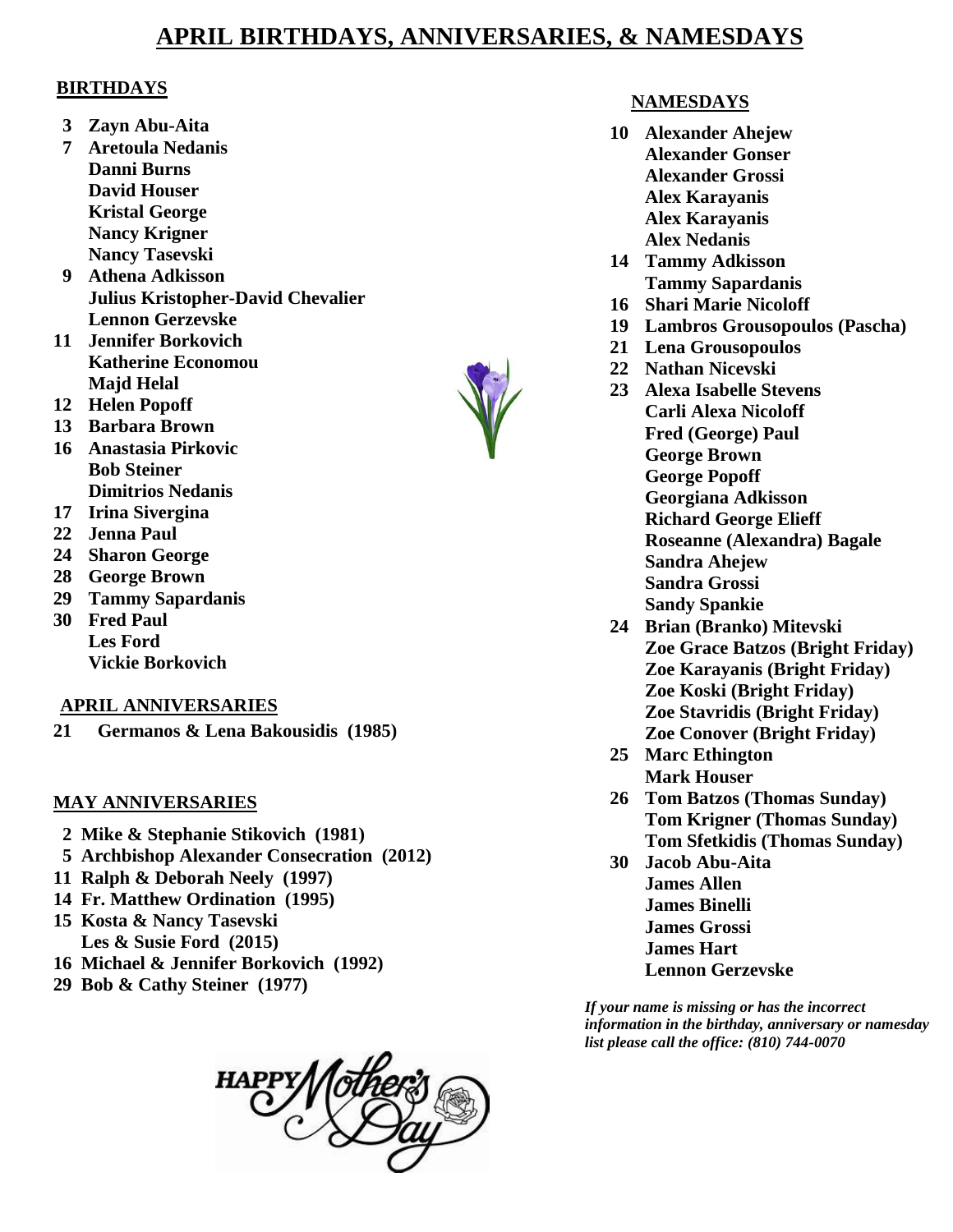### **MAY BIRTHDAYS & NAMESDAYS**

#### **BIRTHDAYS**

- **4 Arinn Pray**
- **6 Alexis Sfetkides**
- **7 Bill Economou**
- **9 Daniel Krigner**
- **10 Anna Branoff Paul Yosheff**
- **11 Valentina Evanenko**
- **12 Diana Mitevski**
- **14 Jessica Chevalier**
- **16 David Mitevski Kosta Todorovsky**
- **20 Fanny Popoff Kraig Houser**
- **24 Cindy Economou George Popoff**
- **27 Archbishop Alexander**
- **31 Jennifer Shann**



#### **NAMESDAYS**

- **5 Irene Batcos Irina Sivergina**
- **6 Mira Prusac Stojan Prusac**
- **9 Christopher Branoff Christopher Nedanis Risto Nicevski**
- **12 Germanos Bakousidis Jerry Brucksch**
- **21 Connie Maxim Dakota Helena Selmi Eileen Branoff Helen Ashmun Helen Popoff Kosta Popoff Kosta Slaughter Kosta Tasevski Kosta Todorovsky Lena Bakousidis Lena Grousopoulos Eleni Servinis**

**VISITATION TO THE SICK Fr. Matthew brings Holy Communion to the shut-ins on Tuesdays. If you would like to be added to this list, please contact the office. Presently, those receiving weekly visits are: Helen Ashmun, Anna Branoff, Paul Ellis, Vasilka Karatza, Fred Oginsky, and Pete & Jo Sredich. Monthly Fr. Matthew visits Larry Bladecki (Bay City).**

#### **DAILY INTERCESSION FOR OUR SICK AND HOMEBOUND**

**The following are our brothers and sisters of St. Nicholas who are currently homebound, suffering from chronic illness, in recovery or in need of special prayers. Please remember them in your prayers and reach out to them with a card, a phone call or a visit! Please call the office to schedule a visit for Holy Communion**.

| <b>Larry Bladecki</b>    | <b>Gladys Edwards</b> | <b>Nick Karayanis</b> |                      |
|--------------------------|-----------------------|-----------------------|----------------------|
| <b>Deacon John Bocek</b> | <b>Paul Ellis</b>     | <b>Macy Lemmen</b>    | <b>Bill Tadrick</b>  |
| <b>Anna Branoff</b>      | <b>Bill Haw</b>       | <b>Fred Oginsky</b>   | <b>Wendy Tadrick</b> |
| <b>Linda Branoff</b>     | <b>Mary Karayanis</b> | <b>Ron Salhany</b>    |                      |

**To aid in your outreach, here is a listing of the addresses and phone numbers of our Homebound:**

| <b>Helen Ashmun</b>   | 4436 Beecher Rd.                                         | <b>Flint, MI 48532</b>     |
|-----------------------|----------------------------------------------------------|----------------------------|
| <b>Larry Bladecki</b> | 3254 E. Midland Rd                                       | <b>Bay City, MI 48706</b>  |
| <b>Anna Branoff</b>   | Grand Blanc Fields 12628 Pagels Dr Grand Blanc, MI 48439 |                            |
| <b>Gladys Edwards</b> | 2 Harbor Dr.                                             | <b>St. Clair, MO 63077</b> |
| <b>Paul Ellis</b>     | 2360 Stonebridge Dr.                                     | <b>Flint, MI 48532</b>     |
| Vasilka Karatza       | <b>Regency 1330 Grand Pointe Ct</b>                      | Grand Blanc, MI 48439      |
| <b>Jo Sredich</b>     | Magnolia House 4134 N. State Rd.                         | Davison, MI 48423          |